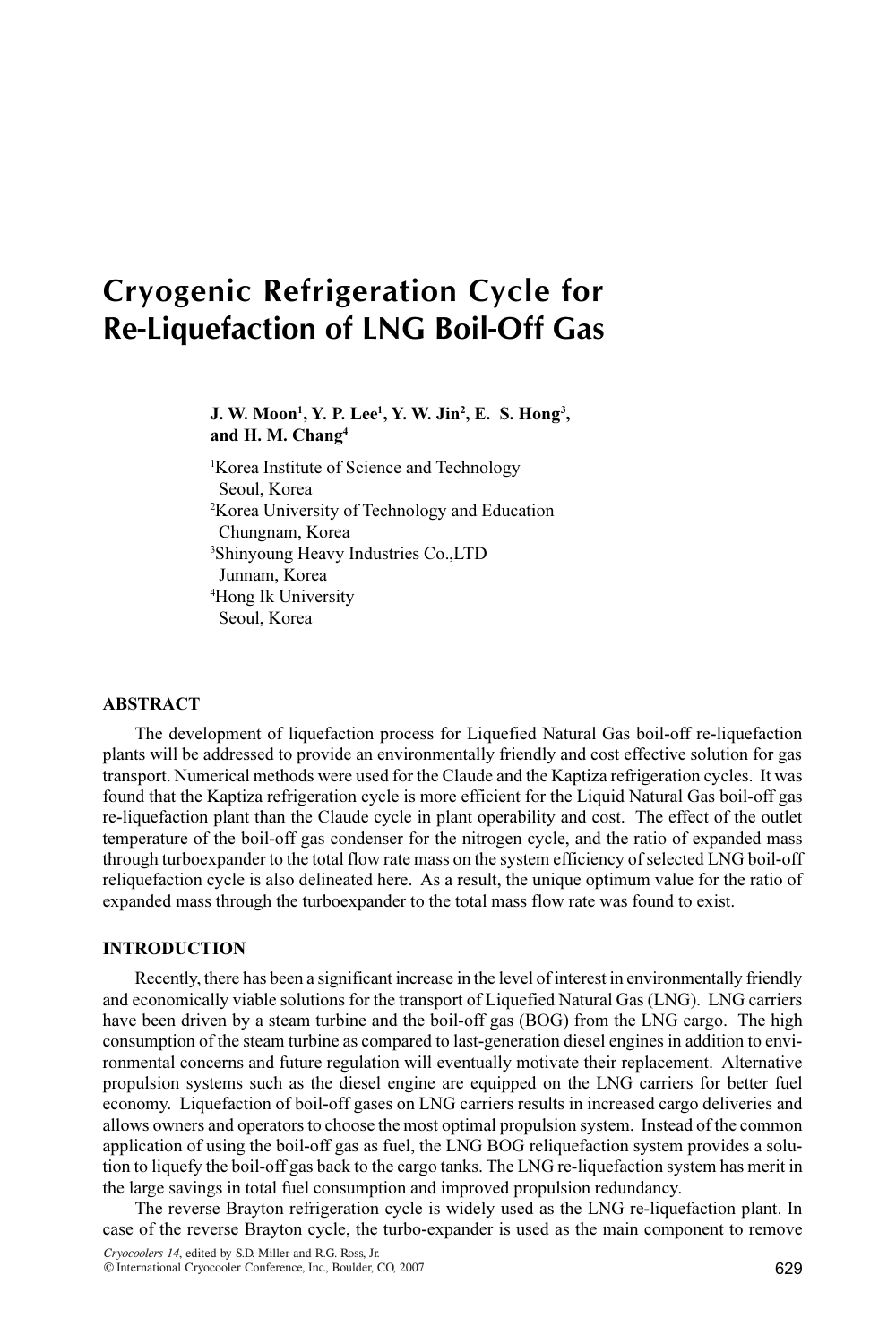energy from the nitrogen gas stream. To increase efficiency of the re-liquefaction system, a lower expander outlet temperature is required. In this configuration, the liquid droplet may be formed at the expander outlet. The liquid has a much lower compressibility than the gas. When the liquid is formed in the turbo-expander, high momentary stresses would result. However, the Claude system has two expansion units; a turbo-expander and an expansion valve. A higher system efficiency is achieved by using the expander and lower temperature is obtained by using the expansion valve.

In this study, Claude and Kaptiza refrigeration cycles are analyzed for the LNG BOG re-liquefaction system by using a numerical method. The effect of outlet temperature of BOG condenser for the nitrogen cycle, the ratio of expanded mass flow rate through turboexpander to the total mass flow rate on the system efficiency of selected LNG boil-off reliquefaction cycle is also delineated here.

## DESIGN SPECIFICATION

The design of the LNG boil-off gas reliquefaction plant has been performed base on the nominal LNG boil-off gas Rate (BOR) of 0.15% of cargo capacity per day for a 220,000 m<sup>3</sup> (Full tank filling) LNG carriers. The characteristics of the BOG to be liquefied are as follows.

BOG-composition (mole %):

| 92.56%                        |
|-------------------------------|
| 7.41%                         |
| $0.03\%$                      |
| 427.5 $\text{kg/m}^3$         |
| 0.15% of cargo volume per day |
| 5640 kg/h                     |
| 1.03 <sub>bar</sub>           |
|                               |

This system is basically made of two parts: Nitrogen cycle LNG BOG cycle

#### ANALYSIS MODEL

In this study, the basic Claude cycle is shown in Fig. 1. The nitrogen gas is first compressed to high pressure  $P_H$  by a 3-stage compressor and then passed through a heat exchanger (HX1). Between 50 and 70 percent of nitrogen gas is then diverted from the mainstream, expanded through an turboexpander, and reunited with the return stream below the second heat exchanger (HX2). The stream to be supplied to the BOG condenser continues through the second (HX2) and third (HX3) heat exchangers and is finally expanded through an expansion valve to the BOG condenser. In the BOG condenser, the cold nitrogen stream undergoes the heat exchange with BOG and liquefies the BOG to liquid LNG. The cold nitrogen vapor from the BOG condenser is returned through the heat exchangers to cool the incoming gas.

To clarify the system design, the inlet and outlet temperature of the 3-stage compressor are set to  $T_{\text{cm}}$  =40 °C and  $T_{\text{cont}}$  =43 °C, respectively. The high pressure of the nitrogen cycle is P<sub>H</sub>=58 bar and the low pressure of the nitrogen cycle is  $P_1=14$  bar. The pressure drop through each the heat exchanger is fixed to 0.1 bar. The adiabatic efficiency of the turboexpander and the compressor of the nitrogen cycle are evenly set to 0.8.

#### Governing Equations

Steady energy balance equations for the each heat exchanger can be written in terms of specific enthalpy at the each point of the cycle as

$$
-h_2 + h_9 - h_{10} + h_1 = 0 \tag{1}
$$

$$
h_s - h_0 + (1 - x_{\text{exp}})(h_2 - h_1) = 0
$$
 (2)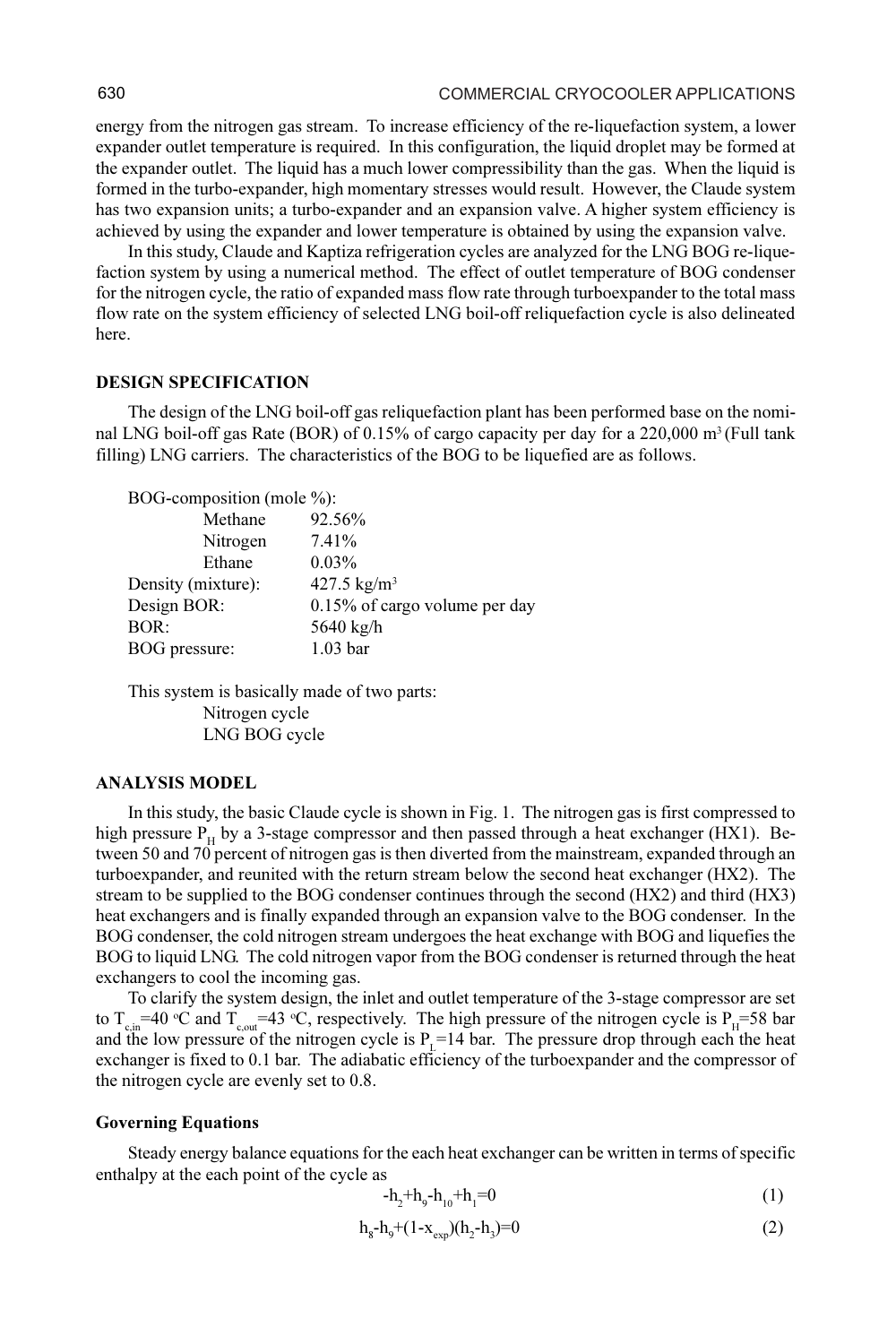

Figure 1. Schematic of Claude cycle refrigerator with turboexpander

$$
h_3 - h_4 + h_6 - h_7 = 0 \tag{3}
$$

where  $x_{\text{exp}}$  is the ratio of expanded mass flow rate through the turbo-expander to the total mass flow rate. This can be expressed as

$$
x_{\rm exp} = m_{\rm exp}/m_{\rm comp} = m_{11}/m_1 \tag{4}
$$

Eq. 5 represents the energy balance for the mixer which mix the fluids from the expander and the heat exchanger.

$$
(1-x_{\rm exp})h_7 + xh_{11} - h_8 = 0 \tag{5}
$$

In the JT valve, there is no heat and work transfer. Here the energy balance equation can be written as

$$
h_4 = h_5 \tag{6}
$$

The effectiveness of the first heat exchanger (HX1) can be written as

$$
\varepsilon_1 = \frac{h_{10} - h_9}{h(T_1, P_H) - h_9}
$$
 if  $h_1 - h(T_9, P_H) \ge h(T_1, P_L) - h_9$   
=  $\frac{h_1 - h_2}{h_1 - h(T_9, P_H)}$  otherwise (7)

The effectiveness of the second heat exchanger (HX2) can be written as

$$
\varepsilon_{2} = \frac{h_{9} - h_{8}}{h(T_{2}, P_{L}) - h_{8}} \quad \text{if } (1 - x_{exp}) \{h_{2} - h(T_{8}, P_{H})\} \ge h(T_{2}, P_{L}) - h_{8}
$$
\n
$$
= \frac{h_{2} - h_{3}}{h_{2} - h(T_{1}, P_{L})} \quad \text{otherwise}
$$
\n(8)

The effectiveness of the third heat exchanger (HX3) can be written as

$$
\varepsilon_{3} = \frac{h_{3} - h_{6}}{h(T_{3}, P_{L}) - h_{6}} \quad \text{if } h_{3} - h(T_{6}, P_{H}) \geq h(T_{3}, P_{L}) - h_{6}
$$
\n
$$
= \frac{h_{3} - h_{4}}{h_{3} - h(T_{6}, P_{H})} \quad \text{otherwise}
$$
\n(9)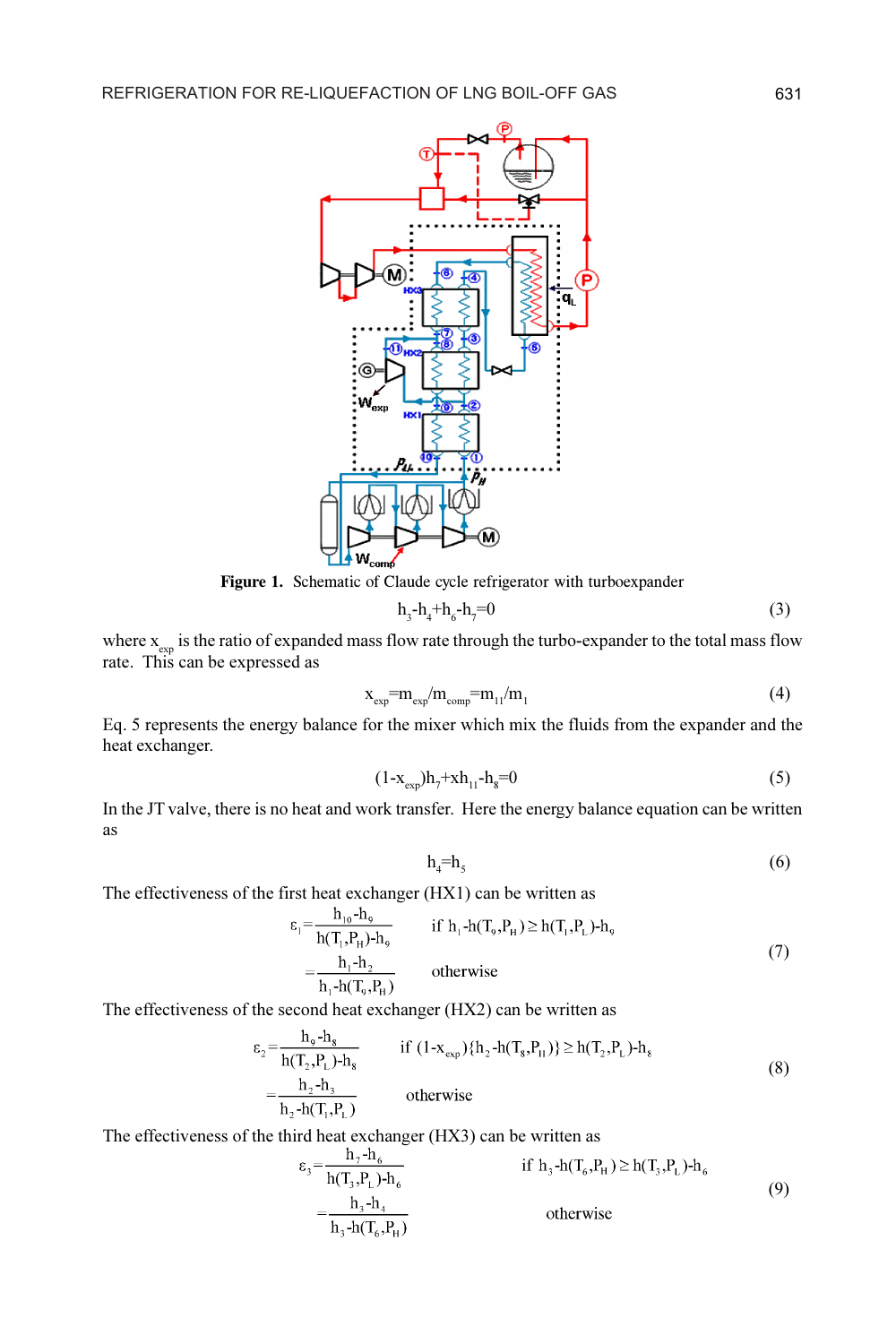Adiabatic efficiency can be written as

$$
\eta_{\rm exp} = \frac{h_2 - h_{11}}{h_2 - h_{11s}}, \quad \text{where} \quad h_{11} = h(P_H, s_{11}) \text{ and } h_{11s} = h(P_L, s_2)
$$
\n(10)

Coefficient of Performance (COP) can be written as

$$
COP = \frac{q_L}{W_{\text{comp}} - W_{\text{exp}}}
$$
\n(11)

#### BASIC DESIGN

At first, the basic design of LNG BOG re-liquefaction plant is performed using the Claude system. To clarify the system design, the inlet and outlet temperature of the 3-stage compressor are set to  $T_{\text{c,m}}$ =40°C and  $T_{\text{c,out}}$ =43°C, respectively. The high pressure of the nitrogen cycle is P<sub>H</sub>=58 bar and the low pressure of the nitrogen cycle is  $P<sub>r</sub> = 14$  bar. The effectiveness of each heat exchanger is set to 0.95. The pressure drop through each the heat exchanger is fixed to 0.1 bar. The adiabatic efficiency of the turbo expander and the compressor of the nitrogen cycle are set to 0.7. The outlet temperature of the BOG condenser is assumed to be  $-140$  °C. The basic design result using the Claude cycle is shown in Table 1. The results show that the temperature difference between the inlet and the outlet of third heat exchanger (HX3) is less than  $1 \degree$ C. Therefore, the basic Claude system is modified by eliminating the third heat exchanger with the intent of reducing the initial cost, as shown in Fig. 2. This modified Claude system is the Kapitsa system. For realistic system designs, the pressure drop through the heat exchanger is changed form 0.1 bar to 0.25 bar. The inlet temperature and pressure of the BOG condenser at the BOG side are set to -49.63 $\degree$ C and 3.25 bar, respectively. The outlet temperature and pressure of BOG condenser at the BOG side are -161<sup>o</sup>C and 3.0 bar, respectively. For the optimal design of LNG boil-off gas re-liquefaction plant, the affect of the various input parameters, such as the effectiveness of the heat exchangers, outlet temperature of BOG condenser for the nitrogen cycle, and the ratio of the expanded mass flow rate through the turbo-expander to the total mass flow rate, on the system efficiency of selected LNG boil-off re-liquefaction cycle are presented here.

#### RESULTS AND DISCUSSION

The effect of heat exchanger effectiveness on the coefficient of performance (COP) is exemplified in Fig. 3. The heat exchanger effectiveness is varied from 0.85 to 0.95 when the outlet temperature of the BOG condenser held at  $T_s$ =-150 °C. As the heat exchanger effectiveness increases, the COP increases while the optimum values for the ratio of expanded mass flow rate through the turbo expander to the total mass flow rate decreases is shown in Fig. 3. The results also show that

| Location       | Pressure<br>$P$ (bar) | Temperature<br>T(C)  | Location          | Pressure<br>$P$ (bar) | Temperature<br>T(C) |
|----------------|-----------------------|----------------------|-------------------|-----------------------|---------------------|
| 1              | 58.0                  | 43.0                 | 8                 | 14.5                  | $-139.0$            |
| $\overline{2}$ | 57.9                  | $-83.5$              | 9                 | 14.4                  | $-100.7$            |
| 3              | 57.8                  | $-137.6$             | 10                | 14.3                  | 35.6                |
| $\overline{4}$ | 57.7                  | $-138.1$             | 11                | 14.5                  | $-139.7$            |
| 5              | 14.6                  | $-163.2$<br>$x=0.55$ | BOG <sub>in</sub> | 3.3                   | $-49.6$             |
| 6              | 14.5                  | $-140$               | $BOG_{out}$       | 3.0                   | $-161$              |
| 7              | 14.5                  | $-137.8$             |                   |                       |                     |

Table 1. Basic design results of LNG BOG re-liquefaction plant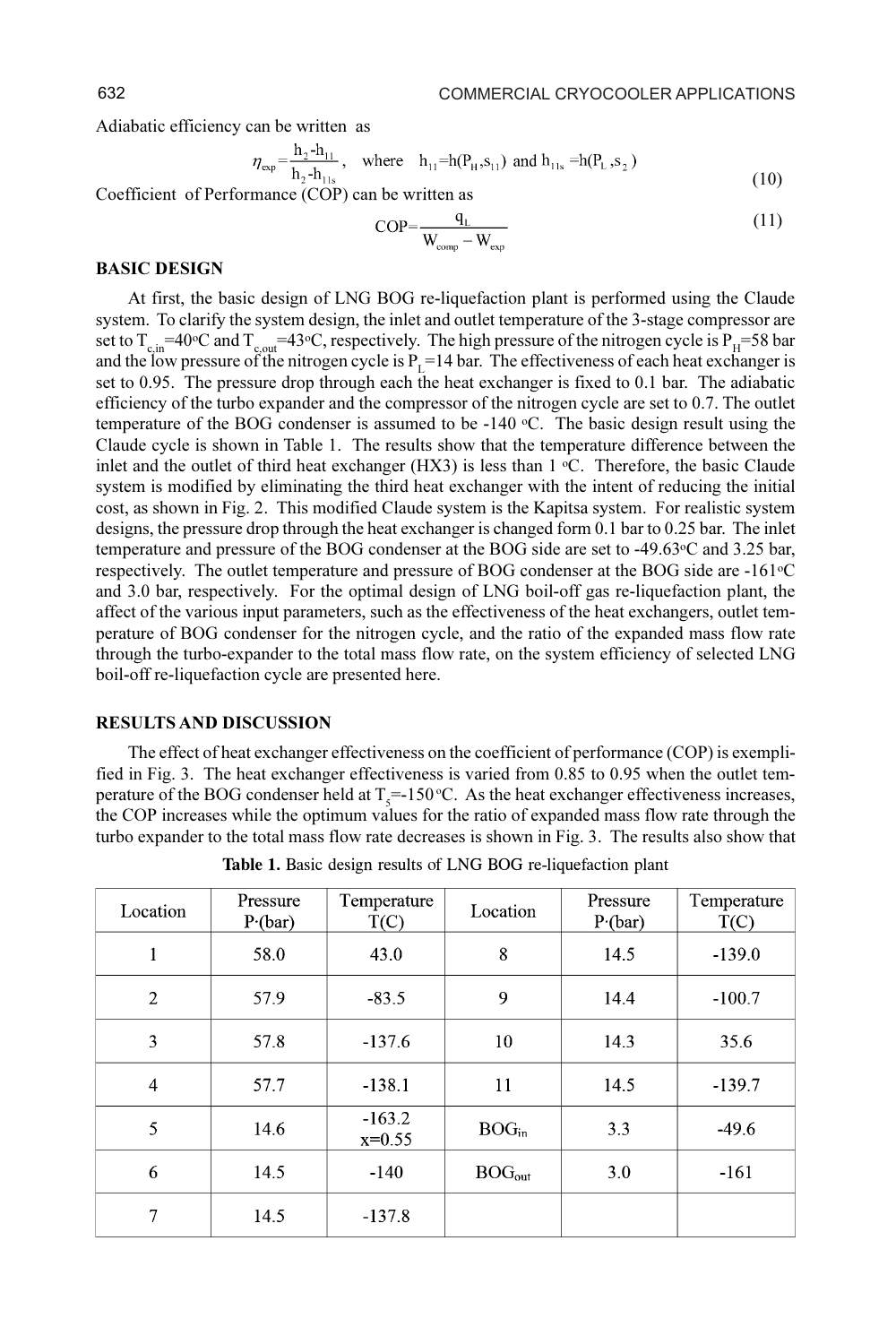

Figure 2. Schematic of Kaptiva cycle refrigerator with turboexpander

the effectiveness of the first heat exchanger (HX1) has a more dominant effect on the COP than the second heat exchanger (HX2). In the second heat exchanger, the mass flow rate of the high pressure side is about two times than that of the low pressure side. This may be attributed to the high heat capacity of the low pressure stream. In this region, the effect of heat capacity to the heat transfer is too dominant for temperature difference to affect the heat exchange ratio from one stream to another stream. Therefore, the effectiveness of each heat exchanger is set to 0.95 for HX1 and 0.9 for HX2, respectively.

The effect of the outlet temperature of the BOG condenser for the nitrogen cycle,  $T_s$  is shown in Fig. 4. The outlet temperature of the BOG condenser is varied from  $-150^{\circ}\text{C}$  to  $-120^{\circ}\text{C}$ . As the outlet temperature of the BOG condenser for the nitrogen cycle,  $T_s$ , increases, the COP is little affected by the increase of  $T_s$ . While the optimum values for the ratio of expanded mass flow rate through the turboexpander to the total mass flow increases as shown in Fig. 4. As  $T<sub>s</sub>$  decreases, the range of  $x_{\text{syn}}$  also narrowed. This means that the system cannot deal with a wide range of load variation when the outlet temperature of the BOG condenser is too high. For the stability of the LNG BOG re-liquefaction system, the outlet temperature of the BOG condenser at the nitrogen stream is set to  $T_s = 150$  °C.



Figure 3. The effect of heat exchanger effectiveness on COP.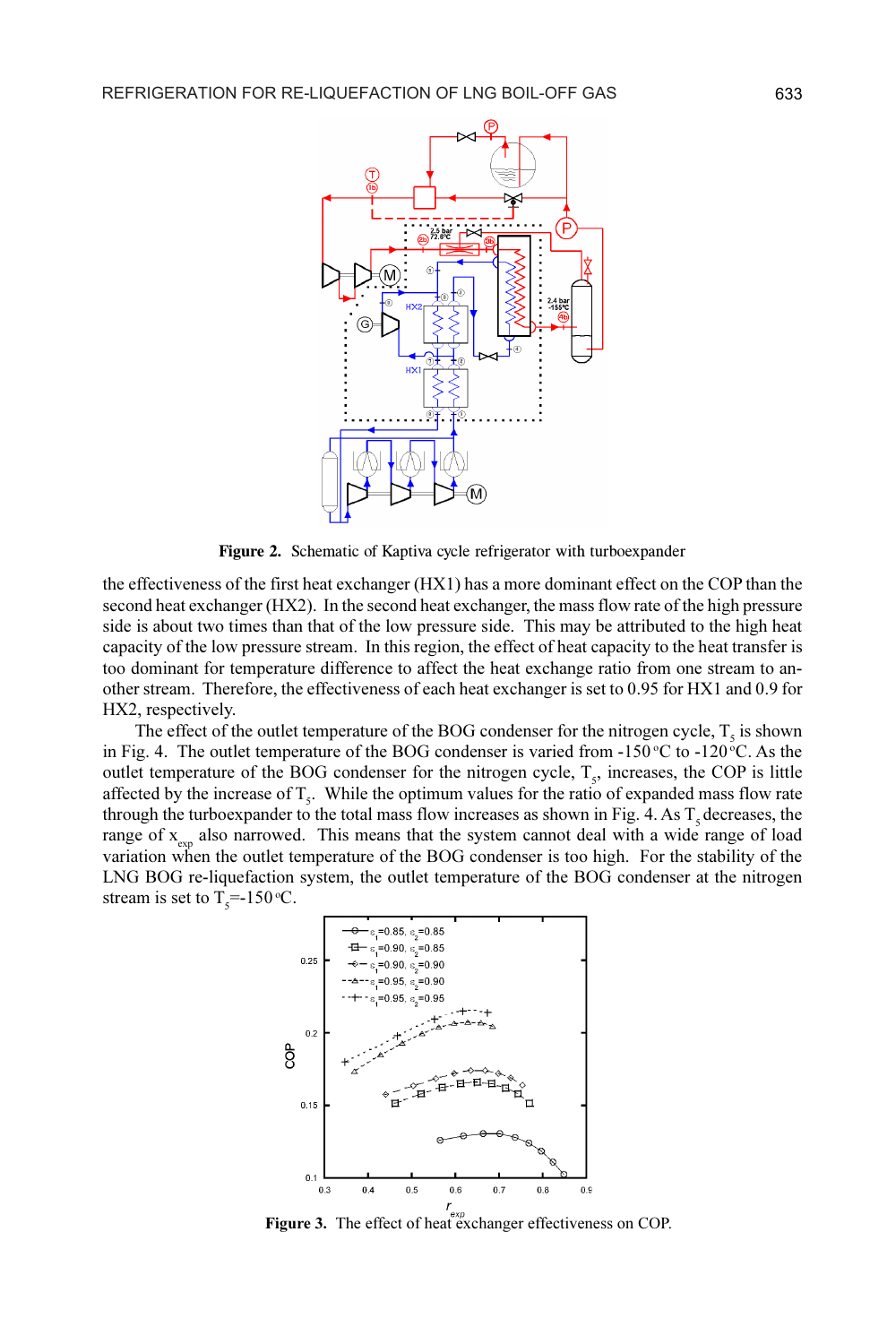

**Figure 4.** COP as a funtion of expanded mass ratio and outlet temperature of BOG condenser  $\epsilon_1$ =0.95, <br>9 and nevn=0.7  $\epsilon$ <sub>2</sub>=0.9 and  $\eta$ exp=0.7.

| Location       | Pressure<br>$P$ (bar) | Temperature<br>T(C) | Location          | Pressure<br>$P$ (bar | Temperature<br>T(C) |
|----------------|-----------------------|---------------------|-------------------|----------------------|---------------------|
| 1              | 59.30                 | 43.00               | 8                 | 14.00                | 40.6                |
| $\overline{2}$ | 59.05                 | $-79.51$            | 9                 | 1450                 | $-138.2$            |
| 3              | 58.80                 | $-137.9$            | BOG <sub>in</sub> | 3.25                 | $-49.6$             |
| 4              | 14.75                 | $-163$<br>$x=0.55$  | $BOG_{out}$       | 3.00                 | $-161$              |
| 5              | 14.50                 | $-140$              | $W_{comp}$        | $6002$ ·kW           |                     |
| 6              | 14.50                 | $-138.8$            | $W_{\rm ex}p$     | $976.6$ kW           |                     |
| 7              | 14.25                 | $-98.3$             | $Q_{cond}$        | $966$ kW             |                     |

Table 2. Basic design results of LNG BOG re-liquefaction plant usingthe Kaptiva system



Figure 5. LNG boil-off re-liquefaction system on T-s diagram of nitrogen at the optimal operation.